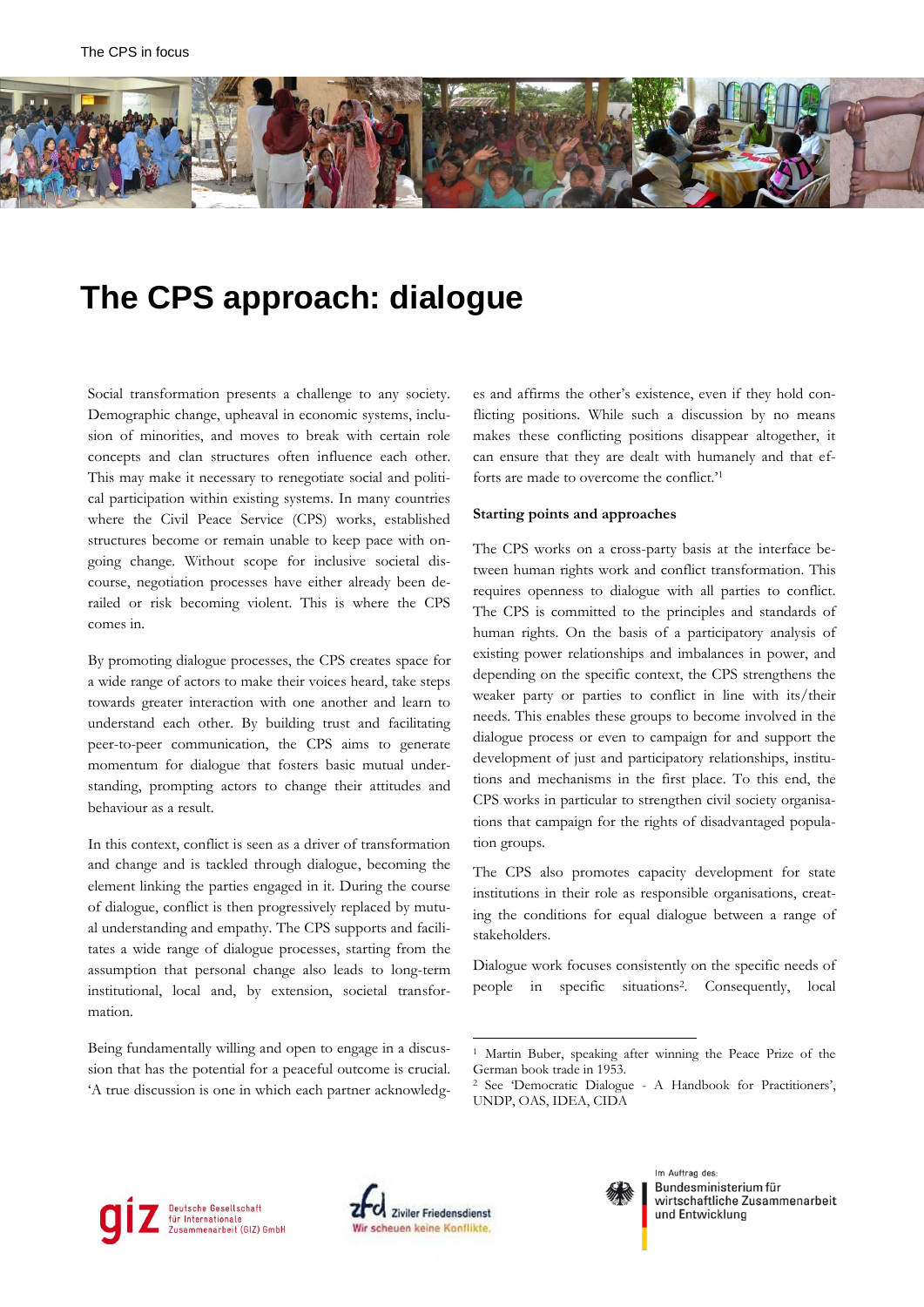knowledge is indispensable and plays a key role in ensuring that dialogue processes are effective. CPS experts work with local partners to promote and strengthen dialogue processes, networks and cooperation arrangements with a view to ensuring the highest level of participation by all parties involved in complex conflicts. They also provide long-term support and advice to local organisations, with a focus on processes. Having an external perspective, they can provide significant impetus and encourage self-reflection among the actors. They offer guidance in methods of non-violent conflict transformation and encourage parties engaged in conflict to move away from competing against one another in favour of considering options for working together. Depending on the context, dialogue may also be used as part of measures to prevent violence, such as in the integration or reintegration of refugees and/or ex-combatants.

#### **The priority areas for CPS's work are:**

- Promoting and supporting multi-stakeholder dialogue
- Providing impetus and organising and offering (long-term) opportunities for dialogue
- Networking with relevant actors and institutions
- Carrying out capacity development as a counterpoint to asymmetrical relationships
- Supporting round-table discussions in specific conflicts
- Strengthening partners by providing them with careful, targeted feedback and helping them reflect on their actions
- Supporting dialogue between state institutions with expertise and responsibilities in the area of conflict transformation in order to encourage early and comprehensive interventions to de-escalate conflict
- Building capacity in the area of non-violent conflict transformation, e.g. by providing instruction in mediation and dialogue techniques to partner institutions or to schools
- Promoting South-South exchange in the area of dialogue, informed by relevant practical experience

[http://www.pnud.cl/publicaciones/Manual-Dialogo-](http://www.pnud.cl/publicaciones/Manual-Dialogo-Democratico.pdf)[Democratico.pdf.](http://www.pnud.cl/publicaciones/Manual-Dialogo-Democratico.pdf)

-

Published by: Deutsche Gesellschaft für Internationale Zusammenarbeit (GIZ) GmbH Civil Peace Service Friedrich-Ebert-Allee 40 53113 Bonn **Germany**  $T +490228-44601452$ <br>F  $zfd@qiz.de$ E zfd@giz.de<br>I www.giz.de

www.giz.de/ziviler-friedensdienst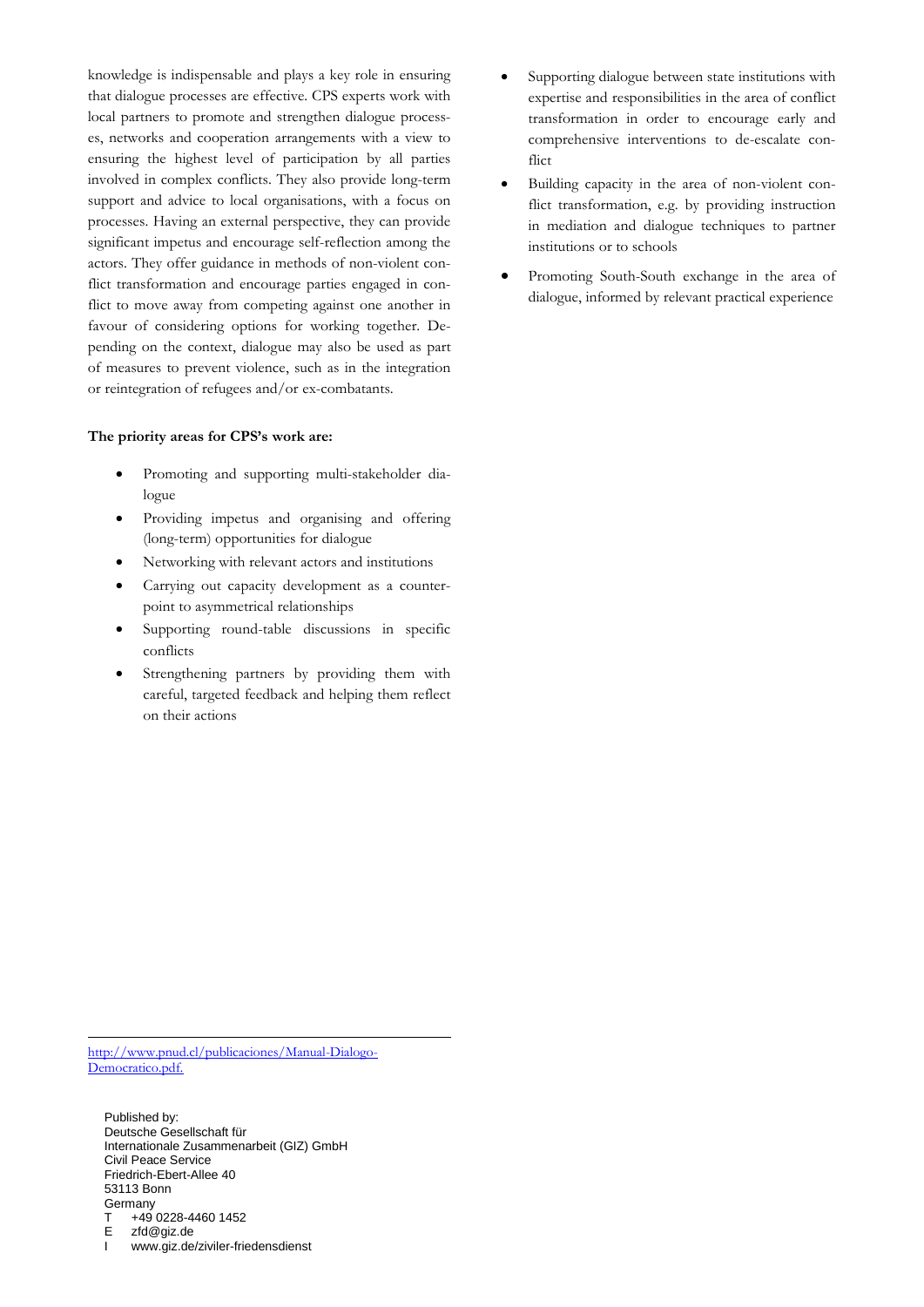

## **Ethiopia** The CPS approach: dialogue

Jockeying among different ethnic groups for political participation and material resources repeatedly gives rise to tensions within Ethiopian society. The South of the country, where some 56 different ethnic groups live side by side, is a major hotspot of regional conflict. Against this backdrop, the CPS is helping the parties involved in conflict to communicate with one another and strengthening existing potential for conflict mediation. The traditional authorities in particular are key pillars of society and play a significant role in promoting peace. The Konso people, for instance, live close to the Segen River in southern Ethiopia. Despite fertile soils, resources are still in short supply for the 300,000 or so people who share the region's farmland and water resources. With a view to transforming resulting conflict in a non-violent manner, the CPS brought Konso Chief Kalla Gezahegn on board to help develop methods that combine traditional and modern techniques of conflict transformation. 'I feel a sense of responsibility for the people and want to convince them to resolve conflict peacefully and to work to ensure lasting peace. I think the main way I can help to mediate in conflict is to use my natural authority as Chief,' says Kalla. But how can Kalla best leverage his legitimacy to benefit all parties?

The CPS has been working in Ethiopia since 2008. Together with Kalla and representatives of a further 20 Ethiopian authorities, it collaborated with a consultancy organisation, Inmedio, to develop a mediation approach specific to the situation in Ethiopia that combined the experience of traditional mediators with Western methods. Facilitated mediation proved to be a particularly useful technique.

Working with its partners, the CPS rolled out a nationwide training programme to promote and develop this approach. However, the seminars it organised offered more than just an opportunity to learn and practise the art of asking meaningful questions: being supra-regional in nature, the programme brought together participants from many different clans and social strata. This created a safe space for dismantling stereotypes and tackling reallife conflicts. The Addis Mediation Group was set up in the wake of this training programme. Having compiled its knowledge in a manual, the group is now working to pass on mediation expertise to decision-makers to enable them to fulfil their responsibilities more effectively.

Published by: Deutsche Gesellschaft für Internationale Zusammenarbeit (GIZ) GmbH Civil Peace Service Friedrich-Ebert-Allee 40 53113 Bonn Germany T +49 0228-4460 1452 E zfd@giz.de www.giz.de/ziviler-friedensdienst







Im Auftrag des: **Bundesministerium für** wirtschaftliche Zusammenarbeit und Entwicklung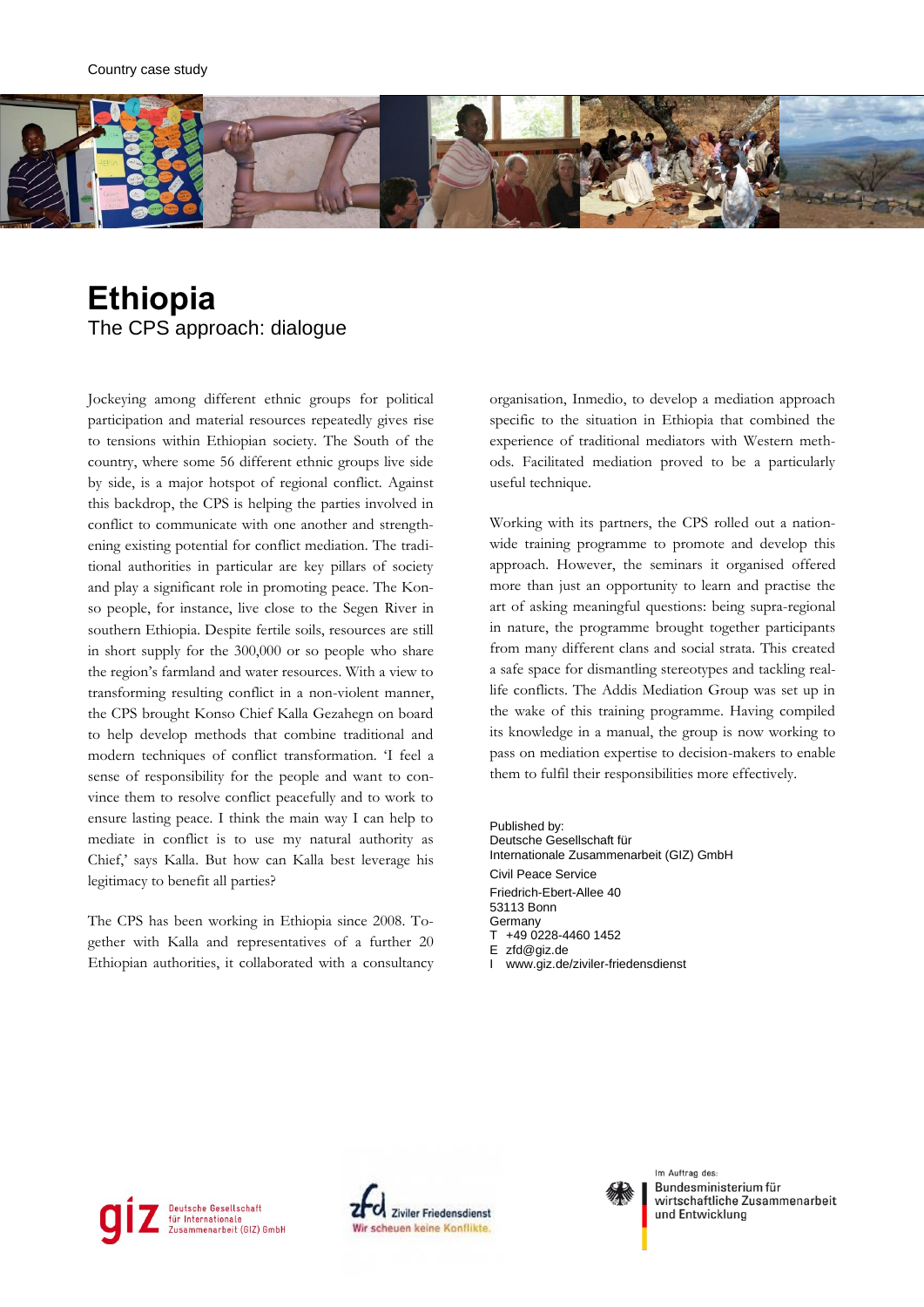

### **Bolivia** The CPS approach: dialogue

Early in 2009, the Bolivian Government held a referendum on a new constitution that formed the basis for a pluri-national, pluri-cultural and communitarian state. The implementation of the new constitution and the associated restructuring of the state are bringing to light a number of structural inconsistencies between the government, indigenous organisations and other civil society actors. In the lowlands especially, conflicts of interest have intensified. The new constitution also offers an opportunity to establish dialogue processes as an instrument of democratic nation-building.

The CPS has been promoting the non-violent transformation of conflict over land and local powers and the exercise of participation and human rights since 2008. CPS experts are working at local and regional level to support dialogue processes, helping to ensure that all population groups are included in, and contribute to, the process of reforming the legal system, as for example in San Ignacio de Velasco.

This small town is located in the Eastern Bolivian lowlands, far from the capital and close to the Brazilian border. The regional population makes its living from forestry, a national park, illegal cocoa farming, and organised crime. Cultural life in the town revolves around a Jesuit church and an annual Baroque festival. Now San Ignacio de Velasco wants to become autonomous and adopt the principle of local democracy. Under the 2009 Bolivian constitution, this requires it to draw up a municipal charter. However, the process of giving everyone a greater say also entails conflict. Rather than commission

outside experts to draft the document, the local council decided to go ahead and draw up the charter in dialogue with the local community, as recommended by two civil society organisations. For San Ignacio de Velasco, this involved all population groups coming around the table to discuss what the new charter should look like, with their deliberations facilitated by a trusted third party. This role was taken on by the CPS, whose experts facilitated and supported the dialogue process. Although the process faltered in early 2013, its results and achievements remain considerable. The local elite recognise indigenous groups, smallholders and landless peasants as community stakeholders and involve them in decision-making processes. Organisations such as the Fundación Tierra (Land Foundation) that had previously been very confrontational have now abandoned their antagonistic approach and established themselves as credible facilitators in land disputes. In addition to working on the municipal charter, the actors are now independently starting further processes, such as a dialogue initiative on the distribution of water resources.

Published by: Deutsche Gesellschaft für Internationale Zusammenarbeit (GIZ) GmbH Civil Peace Service Friedrich-Ebert-Allee 40 53113 Bonn **Germany** T +49 0228-4460 1452 E zfd@giz.de









Im Auftrag des: **Bundesministerium für** wirtschaftliche Zusammenarbeit und Entwicklung